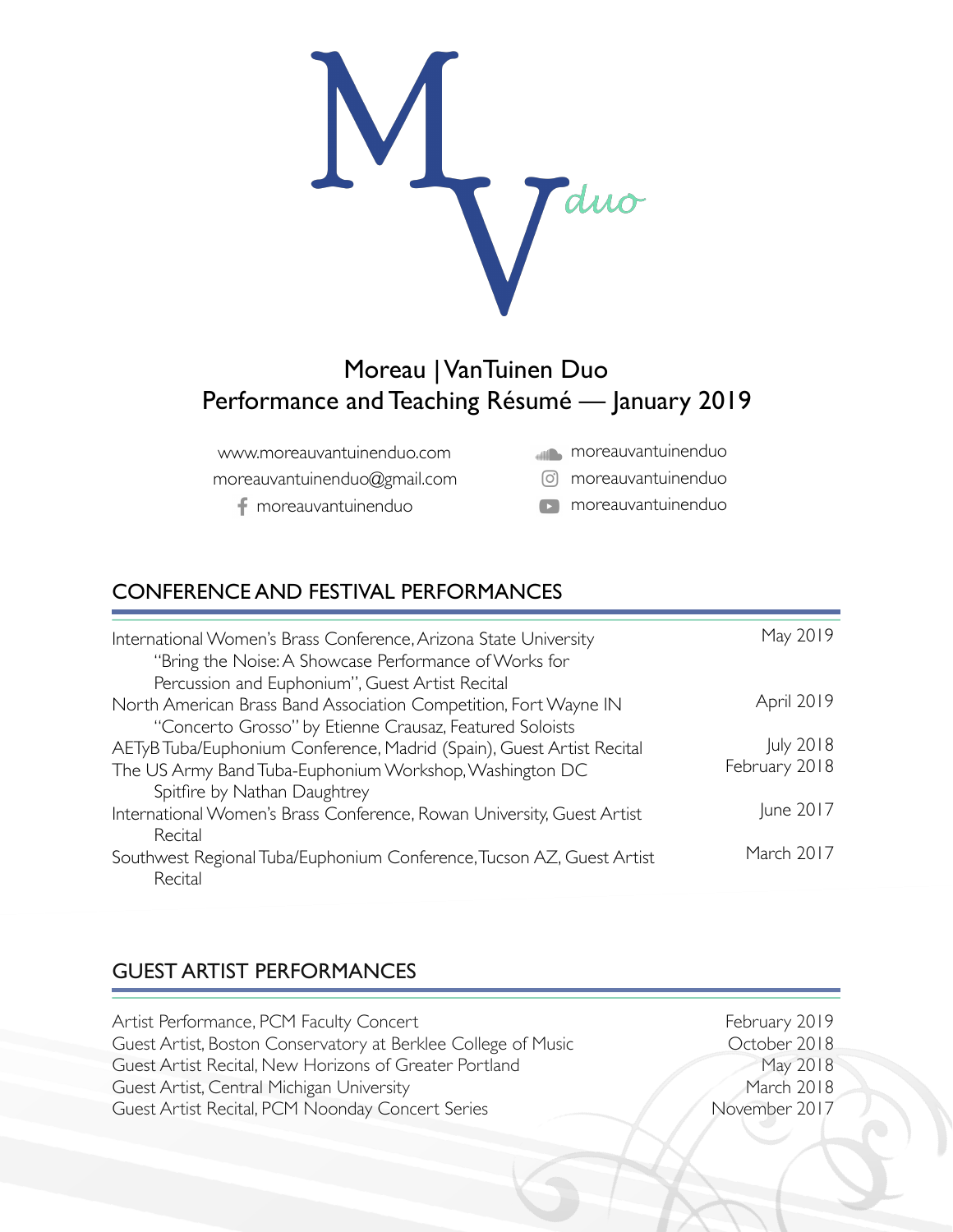| Doctoral Lecture Recital, ASU Art Museum                          | March 2017    |
|-------------------------------------------------------------------|---------------|
| Guest Artist Recital, Westbrook High School                       | March 2017    |
| Guest Artist Recital, Plymouth State University                   | March 2017    |
| Guest Artist Recital, University of New Hampshire                 | March 2017    |
| Guest Artist Recital, University of Vermont                       | March 2017    |
| Guest Artist, Salon at the Garden: Intimacy                       | November 2016 |
| Duo Recital, Arizona State University                             | November 2015 |
| Guest Artist Recital, Northern Arizona University                 | October 2015  |
| Guest Artist, Miraphone Academy of the Southwest                  | June 2015     |
| Guest Artist Recital, Mesa Community College Summer Band Festival | May 2015      |
|                                                                   |               |

November 2018

May 2018 April 2018

#### **RESIDENCIES**

Artist Residency, Ithaca College Artist Residency, Back Cove Contemporary Festival Artist Residency, University of Southern Maine

## UNIVERSITY PRESENTATIONS

| School of Music, University of Southern Maine                                                                       | April 2018   |
|---------------------------------------------------------------------------------------------------------------------|--------------|
| Enterprising Musician: Making your Career in the 21st Century<br>Tuba/Euphonium Studio, Central Michigan University | March 2018   |
| Enterprising Musician: Making your Career in the 21st Century                                                       |              |
| Brass Area, University of New Hampshire                                                                             | March 2017   |
| Enterprising Musician: Making your Career in the 21st Century                                                       |              |
| Chamber masterclass, Northern Arizona University                                                                    | October 2015 |
| Ensemble Communication and Awareness                                                                                |              |
| Music creativity masterclass, Mesa Community College<br>Musicality: Standing Out while Blending In                  | May 2015     |

## COMMISSIONED WORKS

| Shaun Tilburg - Bring the Noise for Percussion, Euphonium, and Tape | March 2019       |
|---------------------------------------------------------------------|------------------|
| Justin Rito - translated for Percussion and Euphonium               | <b>July 2018</b> |
| James Grant - 3D for Tuba, Euphonium, and Percussion                | June 2018        |
| Etienne Crausaz - wind band arrangement of Concerto Grosso          | June 2018        |
| Etienne Crausaz - piano reduction of Concerto Grosso                | une 2018         |
| Margaret McAllister - Three Haiku for Marimba and Euphonium         | May 2018         |
| Philip Carlsen - Impromptu for Marimba and Euphonium                | April 2018       |
|                                                                     |                  |